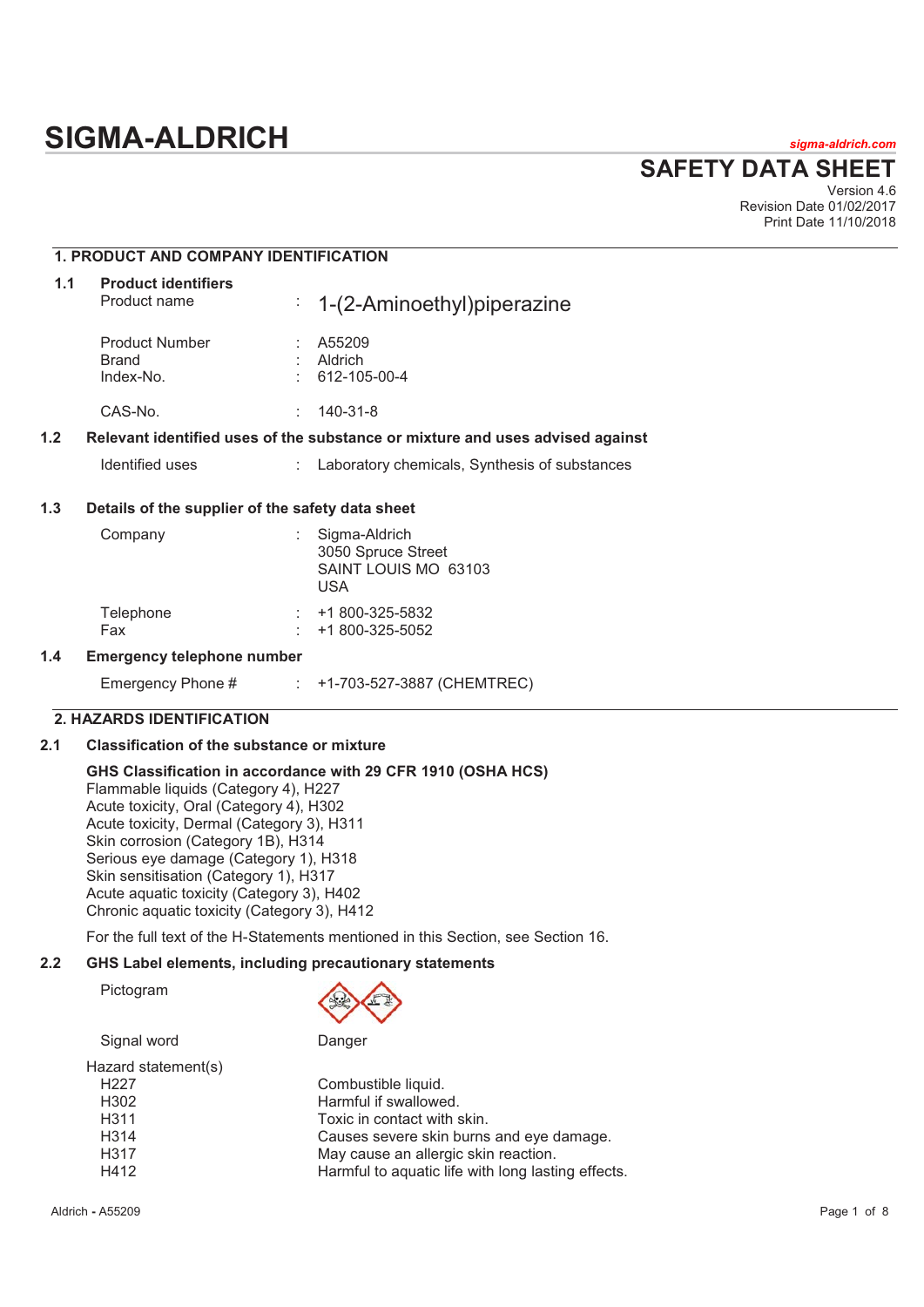| Precautionary statement(s) |                                                                                  |
|----------------------------|----------------------------------------------------------------------------------|
| P <sub>210</sub>           | Keep away from heat/sparks/open flames/hot surfaces. No smoking.                 |
| P261                       | Avoid breathing dust/ fume/ gas/ mist/ vapours/ spray.                           |
| P264                       | Wash skin thoroughly after handling.                                             |
| P <sub>270</sub>           | Do not eat, drink or smoke when using this product.                              |
| P272                       | Contaminated work clothing should not be allowed out of the workplace.           |
| P273                       | Avoid release to the environment.                                                |
| P280                       | Wear protective gloves/ protective clothing/ eye protection/ face<br>protection. |
| $P301 + P312$              | IF SWALLOWED: Call a POISON CENTER/doctor if you feel unwell.                    |
| $P301 + P330 + P331$       | IF SWALLOWED: Rinse mouth. Do NOT induce vomiting.                               |
| $P303 + P361 + P353$       | IF ON SKIN (or hair): Remove/ Take off immediately all contaminated              |
|                            | clothing. Rinse skin with water/ shower.                                         |
| $P304 + P340$              | IF INHALED: Remove victim to fresh air and keep at rest in a position            |
|                            | comfortable for breathing.                                                       |
| $P305 + P351 + P338$       | IF IN EYES: Rinse cautiously with water for several minutes. Remove              |
|                            | contact lenses, if present and easy to do. Continue rinsing.                     |
| P310                       | Immediately call a POISON CENTER/doctor.                                         |
| P322                       | Specific measures (see supplemental first aid instructions on this label).       |
| $P333 + P313$              | If skin irritation or rash occurs: Get medical advice/attention.                 |
| P361                       | Remove/Take off immediately all contaminated clothing.                           |
| P363                       | Wash contaminated clothing before reuse.                                         |
| $P370 + P378$              | In case of fire: Use dry sand, dry chemical or alcohol-resistant foam for        |
|                            | extinction.                                                                      |
| $P403 + P235$              | Store in a well-ventilated place. Keep cool.                                     |
| P405                       | Store locked up.                                                                 |
| P <sub>501</sub>           | Dispose of contents/ container to an approved waste disposal plant.              |

# **2.3 Hazards not otherwise classified (HNOC) or not covered by GHS** - none

# **3. COMPOSITION/INFORMATION ON INGREDIENTS**

# **3.1 Substances**

| Formula          | : $C_6H_{15}N_3$  |
|------------------|-------------------|
| Molecular weight | $: 129.20$ g/mol  |
| CAS-No.          | 140-31-8          |
| EC-No.           | $: 205 - 411 - 0$ |
| Index-No.        | 612-105-00-4      |

# **Hazardous components**

| Component                  | Classification                                                                                                                                                           | Concentration |
|----------------------------|--------------------------------------------------------------------------------------------------------------------------------------------------------------------------|---------------|
| 2-Piperazin-1-ylethylamine |                                                                                                                                                                          |               |
|                            | Flam. Liq. 4; Acute Tox. 4;<br>Acute Tox. 3; Skin Corr. 1B;<br>Eye Dam. 1; Skin Sens. 1;<br>Aquatic Acute 3; Aquatic<br>Chronic 3; H227, H302, H311,<br>H314, H317, H412 | $\leq$ 100 %  |

For the full text of the H-Statements mentioned in this Section, see Section 16.

# **4. FIRST AID MEASURES**

# **4.1 Description of first aid measures**

#### **General advice**

Consult a physician. Show this safety data sheet to the doctor in attendance.Move out of dangerous area.

# **If inhaled**

If breathed in, move person into fresh air. If not breathing, give artificial respiration. Consult a physician.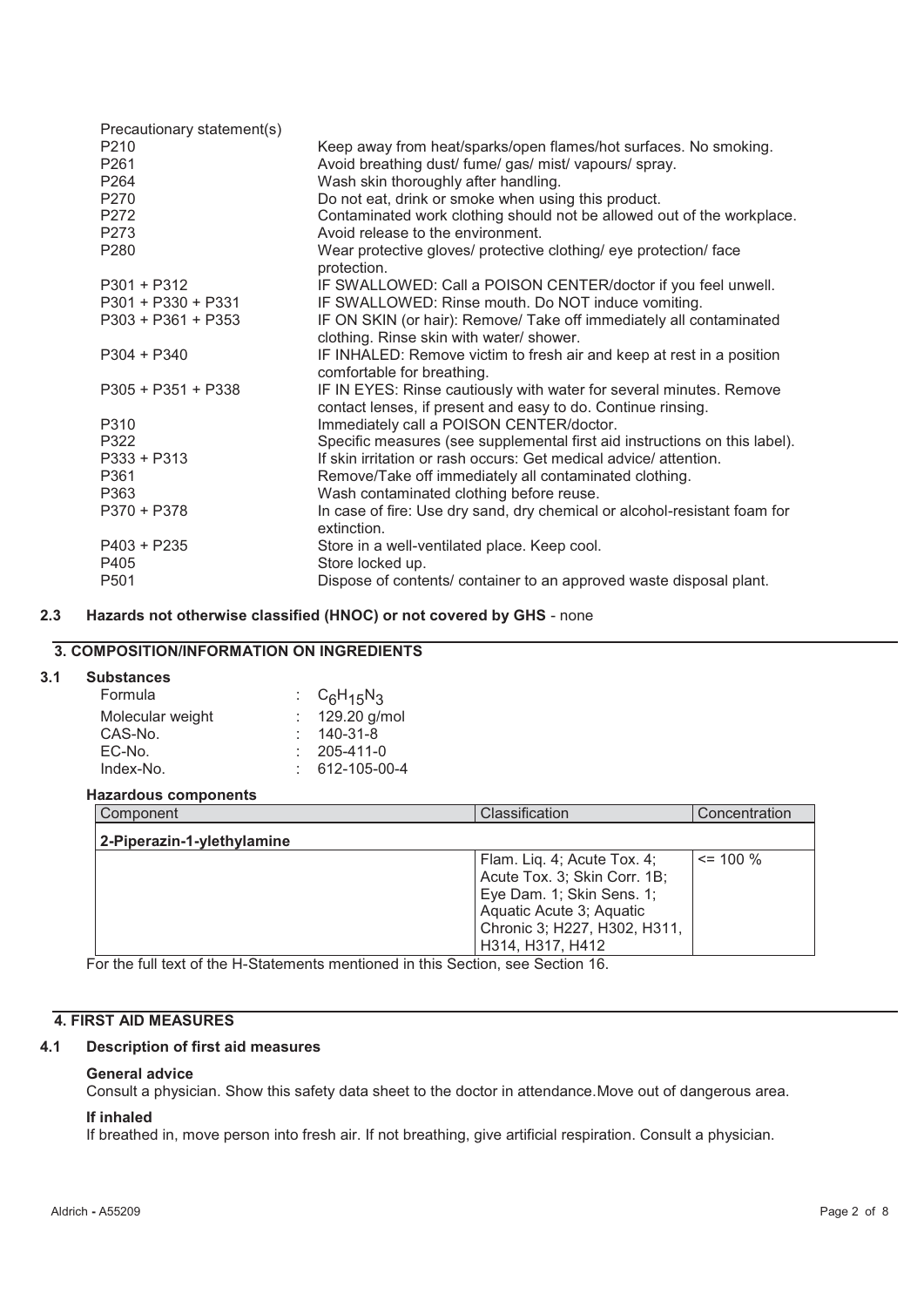# **In case of skin contact**

Take off contaminated clothing and shoes immediately. Wash off with soap and plenty of water. Take victim immediately to hospital. Consult a physician.

#### **In case of eye contact**

Continue rinsing eyes during transport to hospital.Rinse thoroughly with plenty of water for at least 15 minutes and consult a physician.

# **If swallowed**

Do NOT induce vomiting. Never give anything by mouth to an unconscious person. Rinse mouth with water. Consult a physician.

#### **4.2 Most important symptoms and effects, both acute and delayed**

The most important known symptoms and effects are described in the labelling (see section 2.2) and/or in section 11

**4.3 Indication of any immediate medical attention and special treatment needed**  No data available

# **5. FIREFIGHTING MEASURES**

#### **5.1 Extinguishing media**

#### **Suitable extinguishing media**

Use water spray, alcohol-resistant foam, dry chemical or carbon dioxide.

**5.2 Special hazards arising from the substance or mixture**  No data available

#### **5.3 Advice for firefighters**

Wear self-contained breathing apparatus for firefighting if necessary.

# **5.4 Further information**

Use water spray to cool unopened containers.

# **6. ACCIDENTAL RELEASE MEASURES**

# **6.1 Personal precautions, protective equipment and emergency procedures**

Wear respiratory protection. Avoid breathing vapours, mist or gas. Ensure adequate ventilation. Remove all sources of ignition. Evacuate personnel to safe areas. Beware of vapours accumulating to form explosive concentrations. Vapours can accumulate in low areas.

For personal protection see section 8.

# **6.2 Environmental precautions**

Prevent further leakage or spillage if safe to do so. Do not let product enter drains. Discharge into the environment must be avoided.

# **6.3 Methods and materials for containment and cleaning up**

Contain spillage, and then collect with an electrically protected vacuum cleaner or by wet-brushing and place in container for disposal according to local regulations (see section 13). Keep in suitable, closed containers for disposal.

# **6.4 Reference to other sections**

For disposal see section 13.

# **7. HANDLING AND STORAGE**

# **7.1 Precautions for safe handling**

Avoid contact with skin and eyes. Avoid inhalation of vapour or mist. Keep away from sources of ignition - No smoking.Take measures to prevent the build up of electrostatic charge. For precautions see section 2.2.

# **7.2 Conditions for safe storage, including any incompatibilities**

Keep container tightly closed in a dry and well-ventilated place. Containers which are opened must be carefully resealed and kept upright to prevent leakage.

# **7.3 Specific end use(s)**

Apart from the uses mentioned in section 1.2 no other specific uses are stipulated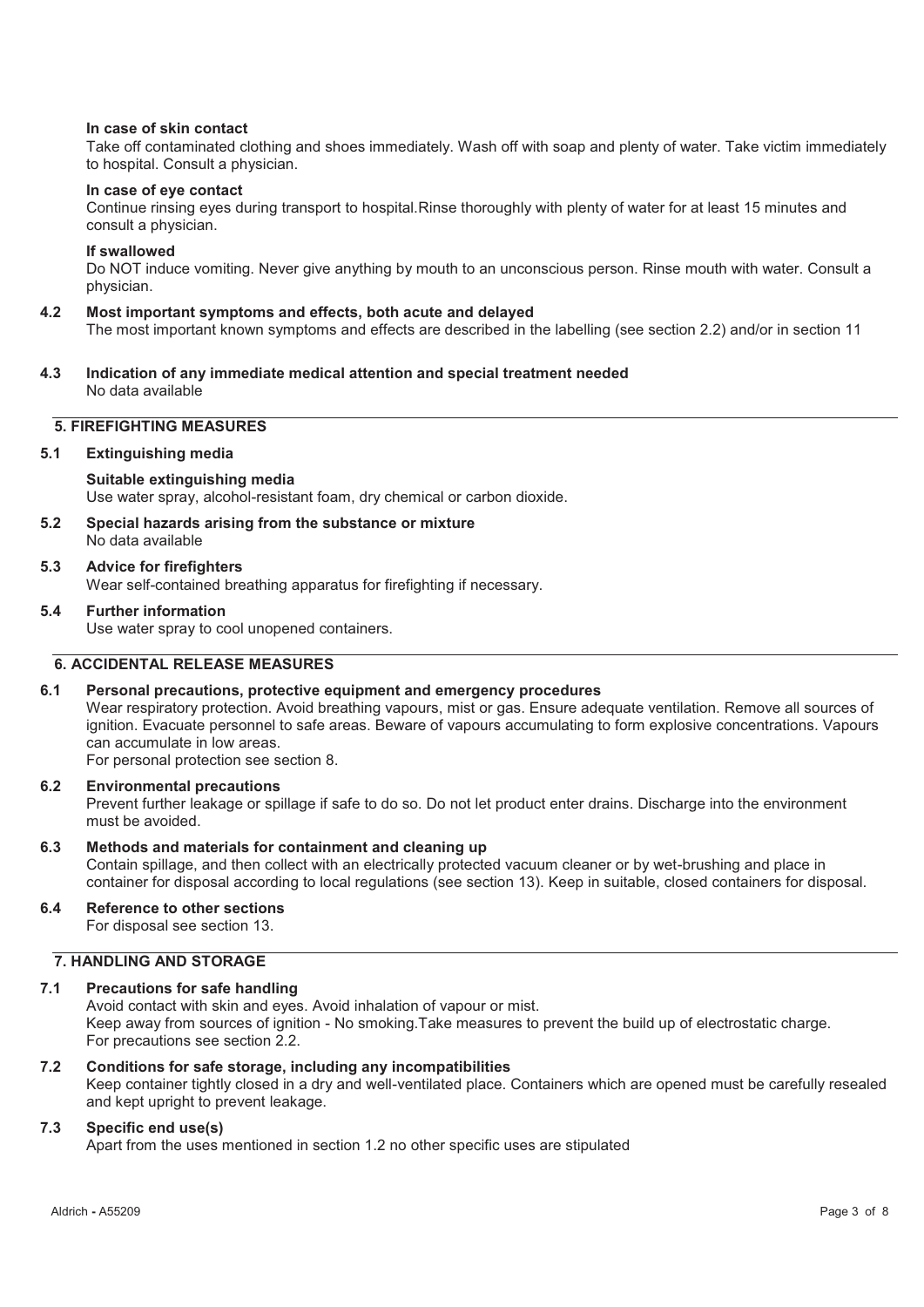# **8. EXPOSURE CONTROLS/PERSONAL PROTECTION**

# **8.1 Control parameters**

# **Components with workplace control parameters**

Contains no substances with occupational exposure limit values.

#### **8.2 Exposure controls**

# **Appropriate engineering controls**

Avoid contact with skin, eyes and clothing. Wash hands before breaks and immediately after handling the product.

# **Personal protective equipment**

#### **Eye/face protection**

Tightly fitting safety goggles. Faceshield (8-inch minimum). Use equipment for eye protection tested and approved under appropriate government standards such as NIOSH (US) or EN 166(EU).

#### **Skin protection**

Handle with gloves. Gloves must be inspected prior to use. Use proper glove removal technique (without touching glove's outer surface) to avoid skin contact with this product. Dispose of contaminated gloves after use in accordance with applicable laws and good laboratory practices. Wash and dry hands.

Full contact Material: Nitrile rubber Minimum layer thickness: 0.11 mm Break through time: 480 min Material tested:Dermatril® (KCL 740 / Aldrich Z677272, Size M)

Splash contact Material: Nitrile rubber Minimum layer thickness: 0.11 mm Break through time: 480 min Material tested:Dermatril® (KCL 740 / Aldrich Z677272, Size M)

data source: KCL GmbH, D-36124 Eichenzell, phone +49 (0)6659 87300, e-mail sales@kcl.de, test method: EN374

If used in solution, or mixed with other substances, and under conditions which differ from EN 374, contact the supplier of the CE approved gloves. This recommendation is advisory only and must be evaluated by an industrial hygienist and safety officer familiar with the specific situation of anticipated use by our customers. It should not be construed as offering an approval for any specific use scenario.

# **Body Protection**

Complete suit protecting against chemicals, The type of protective equipment must be selected according to the concentration and amount of the dangerous substance at the specific workplace.

#### **Respiratory protection**

Where risk assessment shows air-purifying respirators are appropriate use a full-face respirator with multipurpose combination (US) or type ABEK (EN 14387) respirator cartridges as a backup to engineering controls. If the respirator is the sole means of protection, use a full-face supplied air respirator. Use respirators and components tested and approved under appropriate government standards such as NIOSH (US) or CEN (EU).

#### **Control of environmental exposure**

Prevent further leakage or spillage if safe to do so. Do not let product enter drains. Discharge into the environment must be avoided.

# **9. PHYSICAL AND CHEMICAL PROPERTIES**

# **9.1 Information on basic physical and chemical properties**

- a) Appearance Form: clear, viscous, liquid Colour: colourless b) Odour ammoniacal c) Odour Threshold No data available
- d) pH No data available
- e) Melting point/freezing Melting point/range: -19 °C (-2 °F) at 1,013.0 hPa (759.8 mmHg)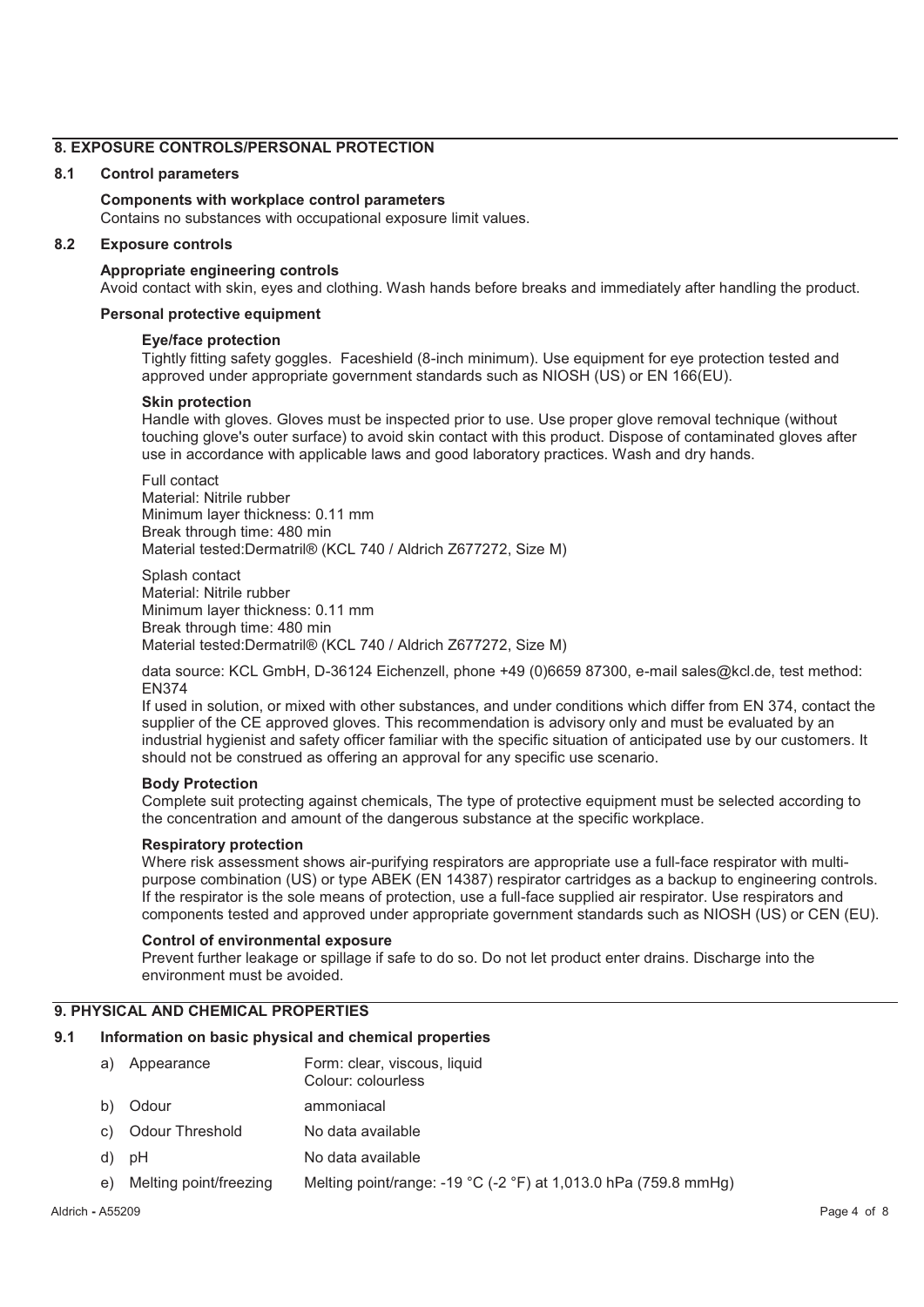|     |              | point                                              |                                                                       |
|-----|--------------|----------------------------------------------------|-----------------------------------------------------------------------|
|     | f)           | Initial boiling point and<br>boiling range         | 218 - 222 °C (424 - 432 °F)                                           |
|     | g)           | Flash point                                        | 92 °C (198 °F) - closed cup                                           |
|     | h)           | Evaporation rate                                   | No data available                                                     |
|     | $\mathsf{i}$ | Flammability (solid, gas)                          | No data available                                                     |
|     | j)           | Upper/lower<br>flammability or<br>explosive limits | Upper explosion limit: 9.4 %(V)<br>Lower explosion limit: $1.1\%$ (V) |
|     | k)           | Vapour pressure                                    | 0.05 hPa (0.04 mmHg) at 20 °C (68 °F)                                 |
|     | $\vert$      | Vapour density                                     | 5.18                                                                  |
|     | m)           | Relative density                                   | 0.985 g/mL at 25 °C (77 °F)                                           |
|     | n)           | Water solubility                                   | 100 g/l at 20 °C (68 °F) - soluble                                    |
|     | O)           | Partition coefficient: n-<br>octanol/water         | log Pow: -1.48 at 20 °C (68 °F)                                       |
|     | p)           | Auto-ignition<br>temperature                       | $>$ 300 °C ( $>$ 572 °F) at 1,013 hPa (760 mmHg)                      |
|     | q)           | Decomposition<br>temperature                       | No data available                                                     |
|     | r)           | Viscosity                                          | No data available                                                     |
|     | s)           | <b>Explosive properties</b>                        | No data available                                                     |
|     | t)           | Oxidizing properties                               | No data available                                                     |
| 9.2 |              | <b>Other safety information</b>                    |                                                                       |
|     |              | Dissociation constant                              | 9.63 at 20.2 $°C$ (68.4 $°F$ )                                        |
|     |              | Relative vapour density                            | 5.18                                                                  |
|     |              |                                                    |                                                                       |

# **10. STABILITY AND REACTIVITY**

**10.1 Reactivity** 

No data available

- **10.2 Chemical stability**  Stable under recommended storage conditions.
- **10.3 Possibility of hazardous reactions**  No data available
- **10.4 Conditions to avoid**  Heat, flames and sparks.
- **10.5 Incompatible materials**  Oxidizing agents
- **10.6 Hazardous decomposition products**  Hazardous decomposition products formed under fire conditions. - Carbon oxides, Nitrogen oxides (NOx) Other decomposition products - No data available In the event of fire: see section 5

# **11. TOXICOLOGICAL INFORMATION**

# **11.1 Information on toxicological effects**

# **Acute toxicity**

LD50 Oral - Rat - male - 2,097 mg/kg

Inhalation: No data available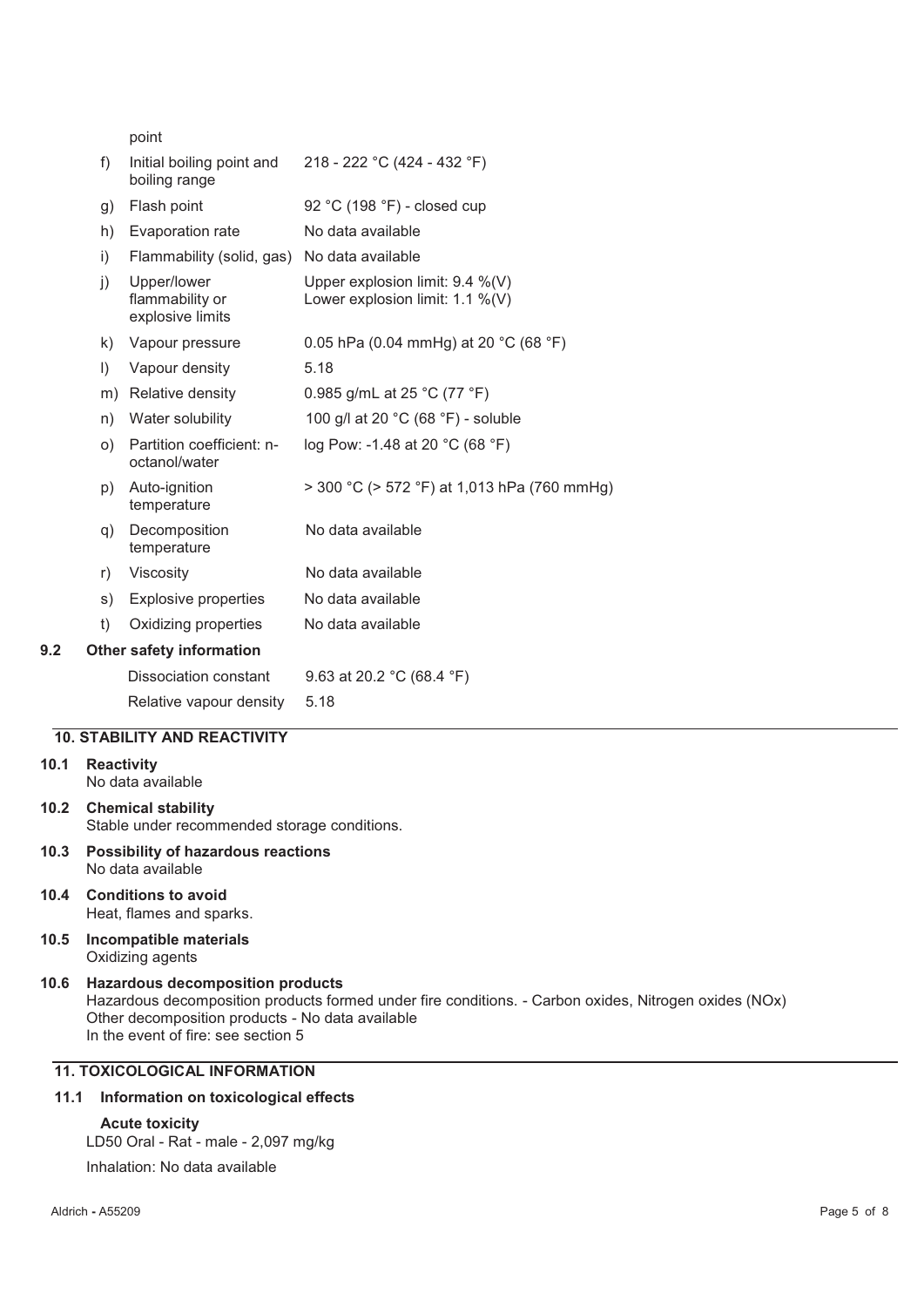LD50 Dermal - Rabbit - male - 866 mg/kg

No data available

#### **Skin corrosion/irritation**  Skin - Rabbit

Result: Corrosive - 4 h

**Serious eye damage/eye irritation**  Eyes - Rabbit Result: Risk of serious damage to eyes.

# **Respiratory or skin sensitisation**

Maximisation Test - Guinea pig Result: May cause sensitisation by skin contact. (OECD Test Guideline 406)

# **Germ cell mutagenicity**

Hamster ovary Result: negative

Mouse - male and female Result: negative

# **Carcinogenicity**

- IARC: No component of this product present at levels greater than or equal to 0.1% is identified as probable, possible or confirmed human carcinogen by IARC.
- NTP: No component of this product present at levels greater than or equal to 0.1% is identified as a known or anticipated carcinogen by NTP.
- OSHA: No component of this product present at levels greater than or equal to 0.1% is identified as a carcinogen or potential carcinogen by OSHA.

# **Reproductive toxicity**

No data available

Reproductive toxicity - Rat - Oral Paternal Effects: Spermatogenesis (including genetic material, sperm morphology,motility, and count).

No data available

#### **Specific target organ toxicity - single exposure**  No data available

**Specific target organ toxicity - repeated exposure**  No data available

**Aspiration hazard**  No data available

**Additional Information**  RTECS: TK8050000

# **12. ECOLOGICAL INFORMATION**

# **12.1 Toxicity**

| Toxicity to fish                                          | static test LC50 - Pimephales promelas (fathead minnow) - ca. 2,190 mg/l - 96<br>h            |
|-----------------------------------------------------------|-----------------------------------------------------------------------------------------------|
| Toxicity to daphnia and<br>other aquatic<br>invertebrates | static test EC50 - Daphnia magna (Water flea) - 58 mg/l - 48 h<br>(OECD Test Guideline 202)   |
| Toxicity to algae                                         | EC50 - Pseudokirchneriella subcapitata (algae) - 495 mg/l - 72 h<br>(OECD Test Guideline 201) |
| Toxicity to bacteria                                      | Respiration inhibition EC50 - Bacteria - 511 mg/l - 2 h                                       |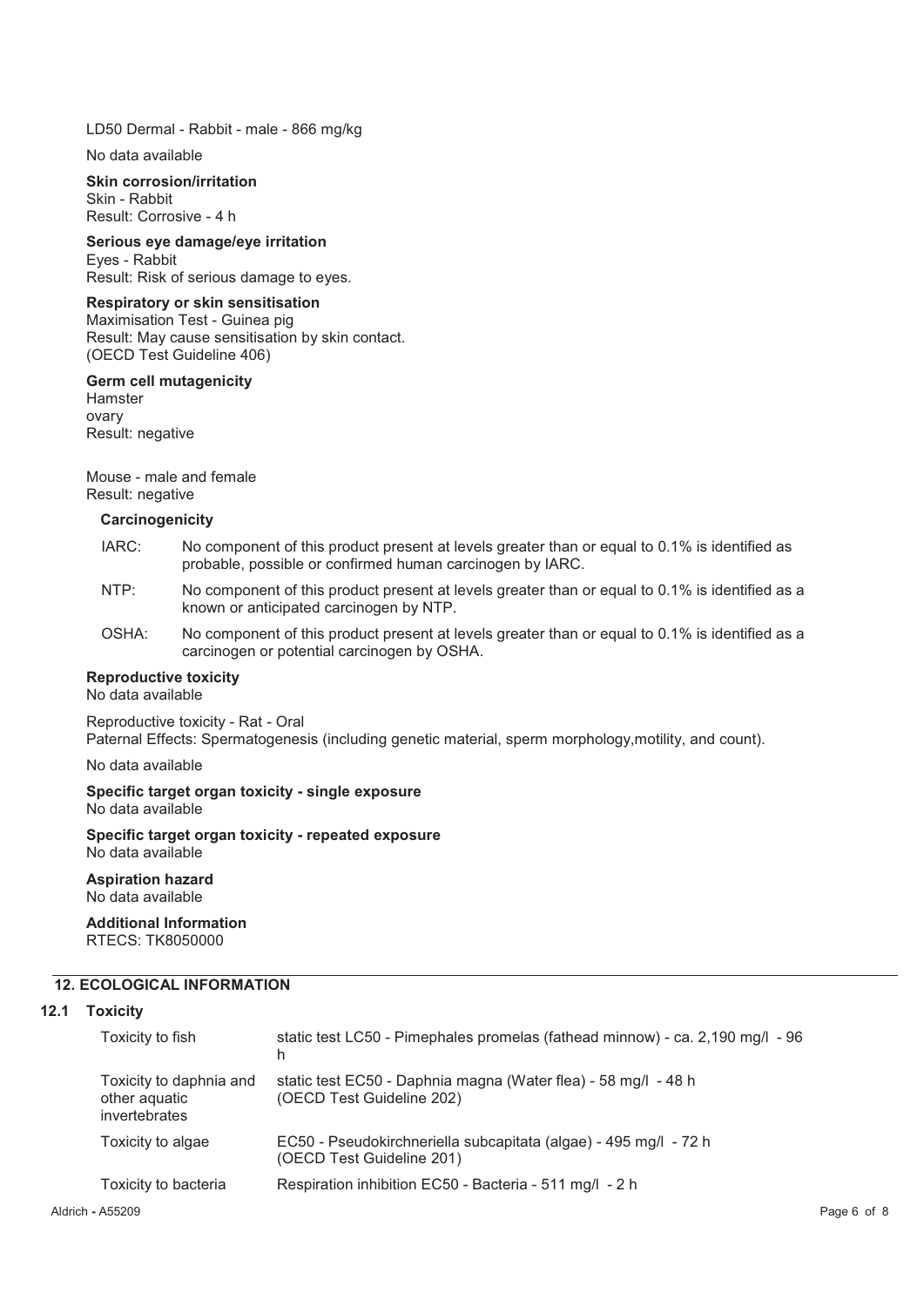# **12.2 Persistence and degradability**

aerobic - Exposure time 28 d Result: 0 % - Not readily biodegradable. (OECD Test Guideline 301F)

#### **12.3 Bioaccumulative potential**

No data available

#### **12.4 Mobility in soil**  No data available

# **12.5 Results of PBT and vPvB assessment**

PBT/vPvB assessment not available as chemical safety assessment not required/not conducted

#### **12.6 Other adverse effects**

An environmental hazard cannot be excluded in the event of unprofessional handling or disposal. Harmful to aquatic life with long lasting effects.

# **13. DISPOSAL CONSIDERATIONS**

# **13.1 Waste treatment methods**

#### **Product**

Contact a licensed professional waste disposal service to dispose of this material. This combustible material may be burned in a chemical incinerator equipped with an afterburner and scrubber. Offer surplus and non-recyclable solutions to a licensed disposal company.

# **Contaminated packaging**

Dispose of as unused product.

# **14. TRANSPORT INFORMATION**

#### **DOT (US)**

UN number: 2815 Class: 8 Packing group: III Proper shipping name: N-Aminoethylpiperazine Reportable Quantity (RQ): Poison Inhalation Hazard: No

# **IMDG**

UN number: 2815 Class: 8 Packing group: III EMS-No: F-A, S-B Proper shipping name: N-AMINOETHYLPIPERAZINE

# **IATA**

UN number: 2815 Class: 8 (6.1) Packing group: III Proper shipping name: N-Aminoethylpiperazine

# **15. REGULATORY INFORMATION**

# **SARA 302 Components**

No chemicals in this material are subject to the reporting requirements of SARA Title III, Section 302.

#### **SARA 313 Components**

This material does not contain any chemical components with known CAS numbers that exceed the threshold (De Minimis) reporting levels established by SARA Title III, Section 313.

# **SARA 311/312 Hazards**

Fire Hazard, Acute Health Hazard

# **Massachusetts Right To Know Components**

|                                       | CAS-No.        | <b>Revision Date</b> |
|---------------------------------------|----------------|----------------------|
| 2-Piperazin-1-ylethylamine            | $140 - 31 - 8$ | 1993-04-24           |
| Pennsylvania Right To Know Components |                |                      |
|                                       | CAS-No.        | <b>Revision Date</b> |
| 2-Piperazin-1-ylethylamine            | $140 - 31 - 8$ | 1993-04-24           |

# **New Jersey Right To Know Components**